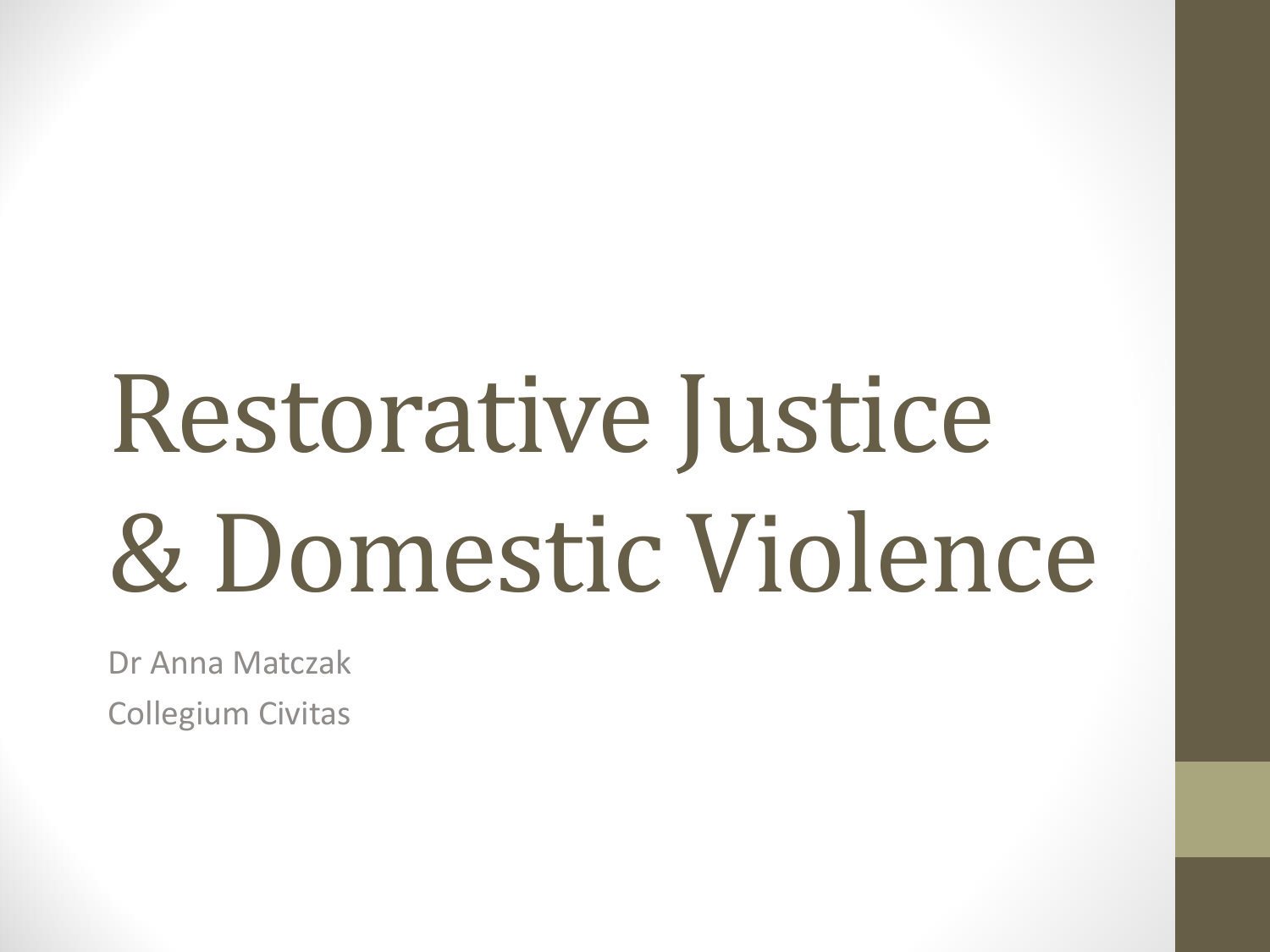### **What is restorative justice? (1)**

RJ means the shift between retributive and restorative understanding of justice. In order to understand the restorative justice concept holistically the reader must 'change lenses' as Howard Zehr suggests in Changing Lenses (1990). He suggests looking at crime, punishment and crime prevention from a new - restorative justice perspective.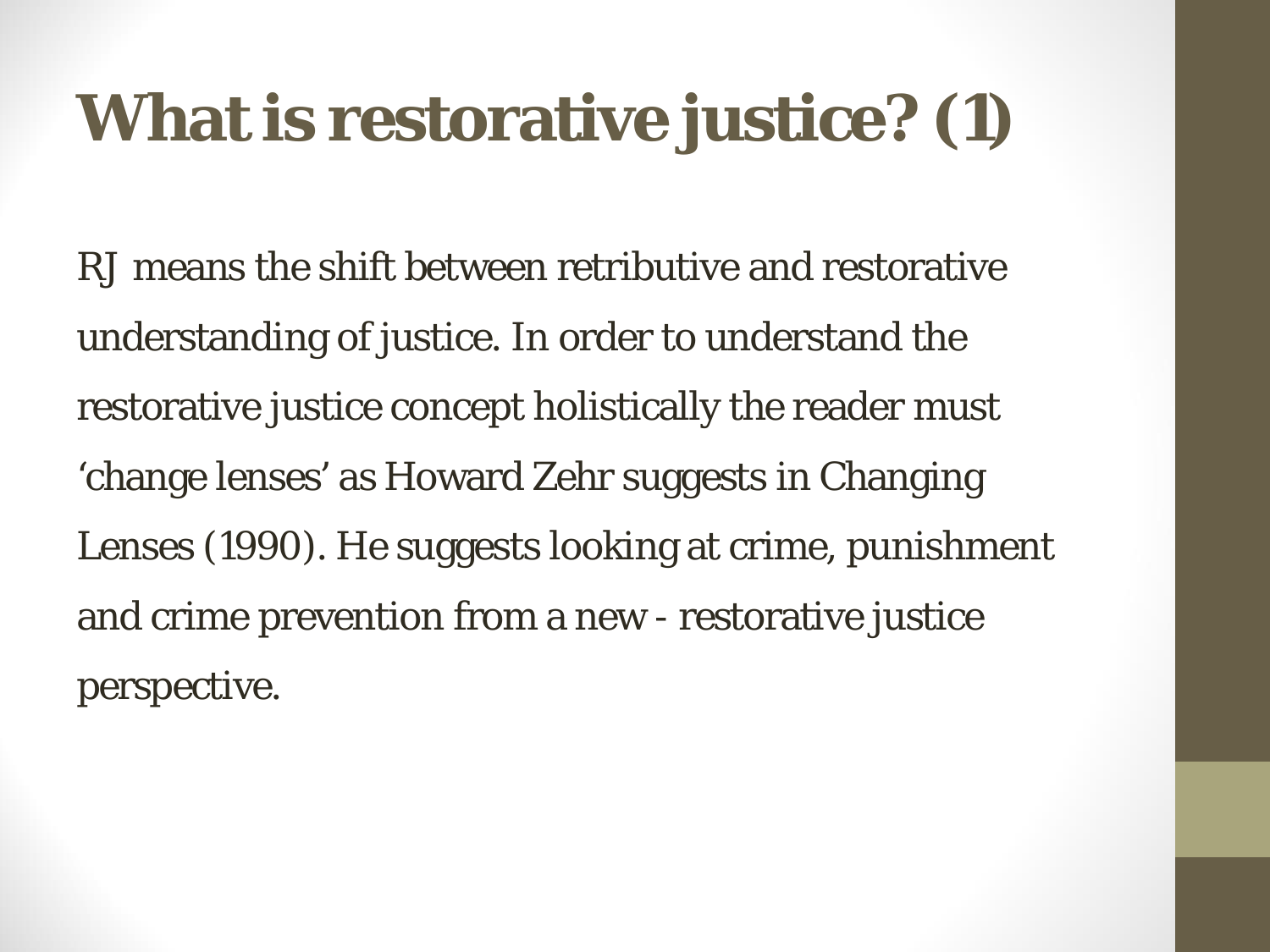### **What is restorative justice? (2)**

Restorative justice (RJ) is *bringing together offender, victim, family, and (sometimes) the community to address what happened, how the parties were affected, and what positive steps the offender can take to make amends with the victim and the community* (Rossner, 2013)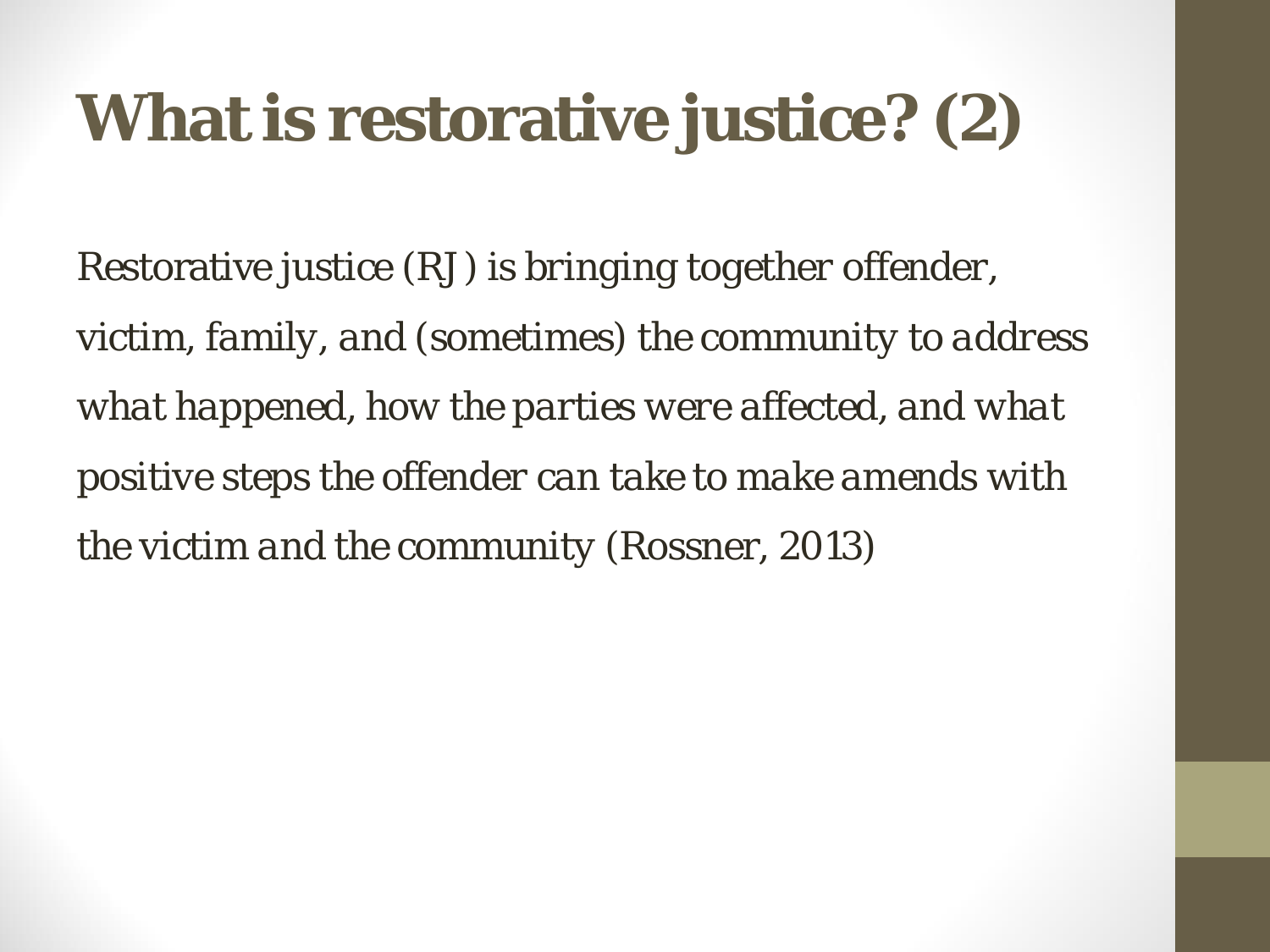### **What is restorative justice? (3)**

- Crime is defined as **wrongdoing** against victims and relationships in communities; **harm** that can be restored in relation to all three affected parties (Zehr, 1990)
- Crimes as '**conflicts'** taken away from the directly involved parties and then have become properties possessed by lawyers (Christie, 1977)
- Restorative justice provides '**justice without lawyers'** Wright (1996:66)
- Reintegration encounter that brings a **'feeling of closure'** and enable the parties involved to move on
- **Reintegrative shaming** of the wrongdoer shaming generated through the offender acknowledging the consequences of the crime in the presence of those who were mostly affected, such as victims, friends, families, and neighbours (Braithwaite, 1989)
- **Apology** can be perceived as a social mechanism to restore victims, offenders and communities (Bottoms, 2003)
- **Reparation** decided upon during the restorative encounter
- (Micro) **Community involvement**  built upon the social networks to which people belong (McCold, 1996)
- **Restorative justice practices** should be seen as alternative punishments rather than alternatives to punishment (Duff, 2002; Daly, 2002)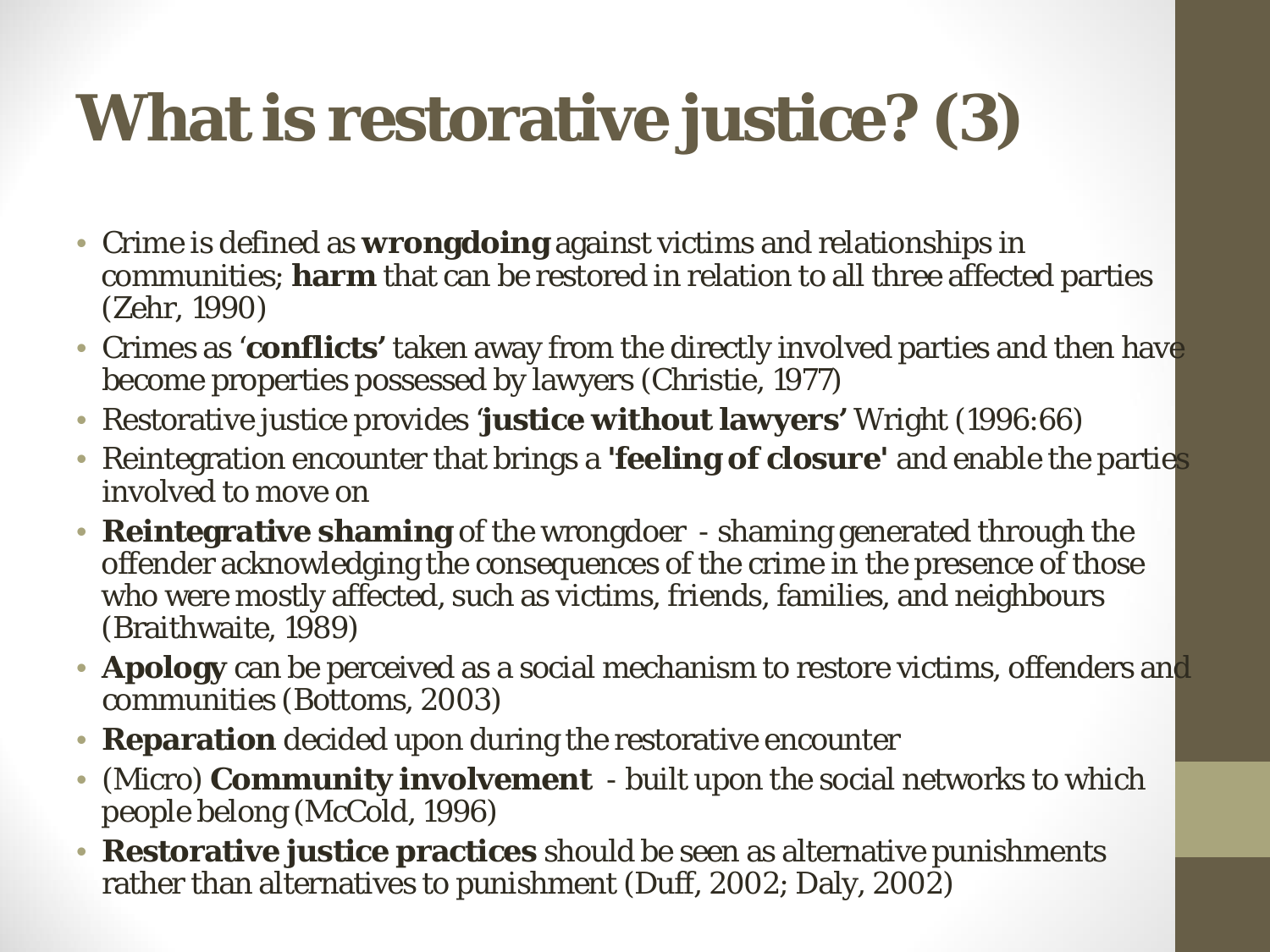### **The paradox of restorative justice**

- Most restorative justice practices function at the peripheries of the formal criminal justice systems.
- The multidimensional nature of restorative justice, variety of practices and the criminal justice location of these practices determines RJ success, but also contributes to restorative justice complexity.
- Restorative justice is actually about struggling within the rigidity of the criminal justice system, and against injustice in the most restorative manner (Braithwaite, 2003)
- **There is no RJ without CJS and there is no culture-free restorative justice**. Such inescapable relationships between restorative and retributive justice may lead, for instance, to defining restorative practices, for example, victim-offender mediation as 'penal mediation', as is the case in France.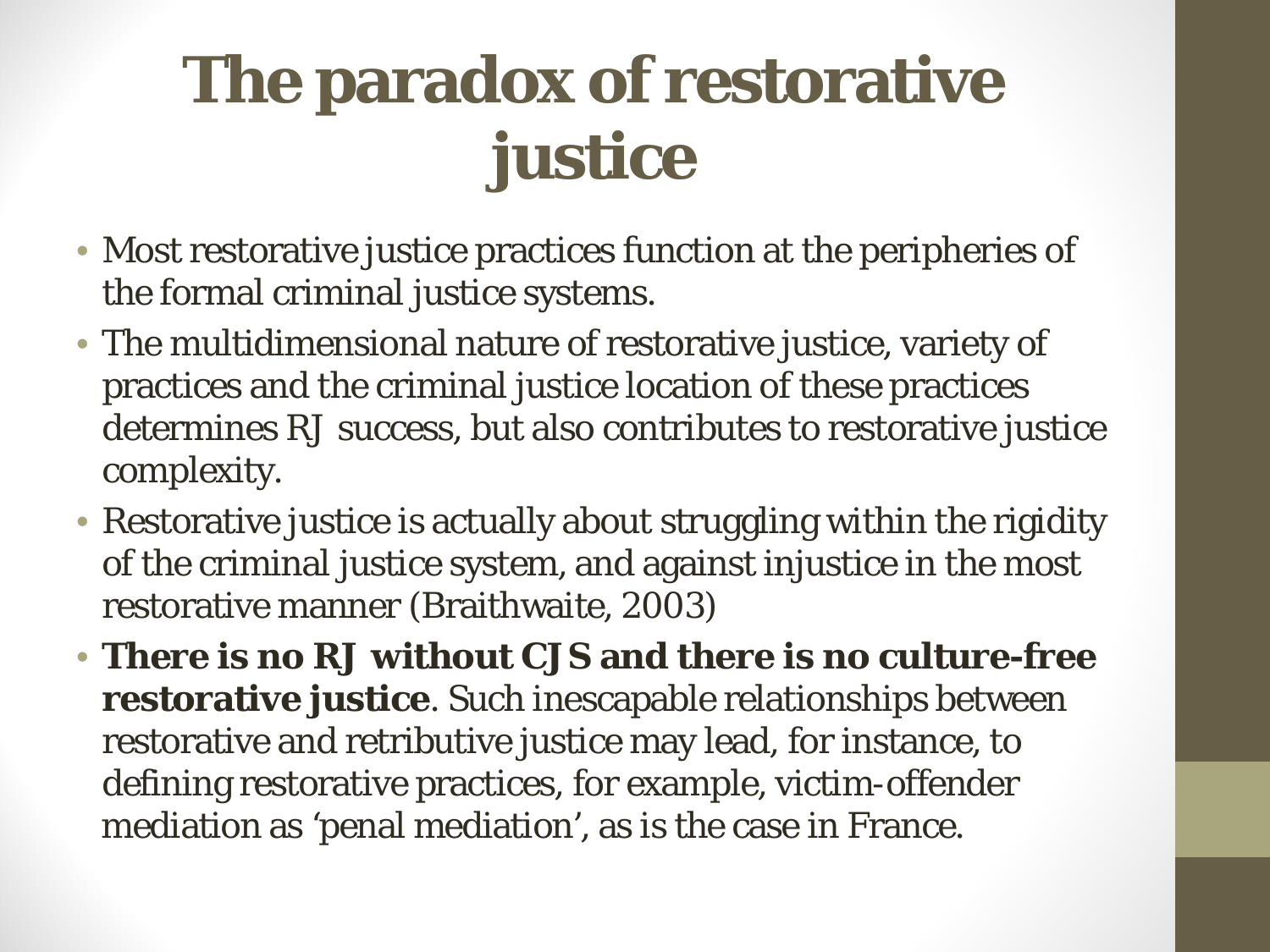### **The promise of restorative justice**

*Scholars who are fond of imagining a world built entirely on the principles of restorative justice should not expect too much from restorative justice* (Roche, 2006)

*Restorative justice is not an alternative paradigm of justice that can replace the processes of criminal justice. Well, perhaps in paradise, but we ain't there yet (*Marshall, 1996)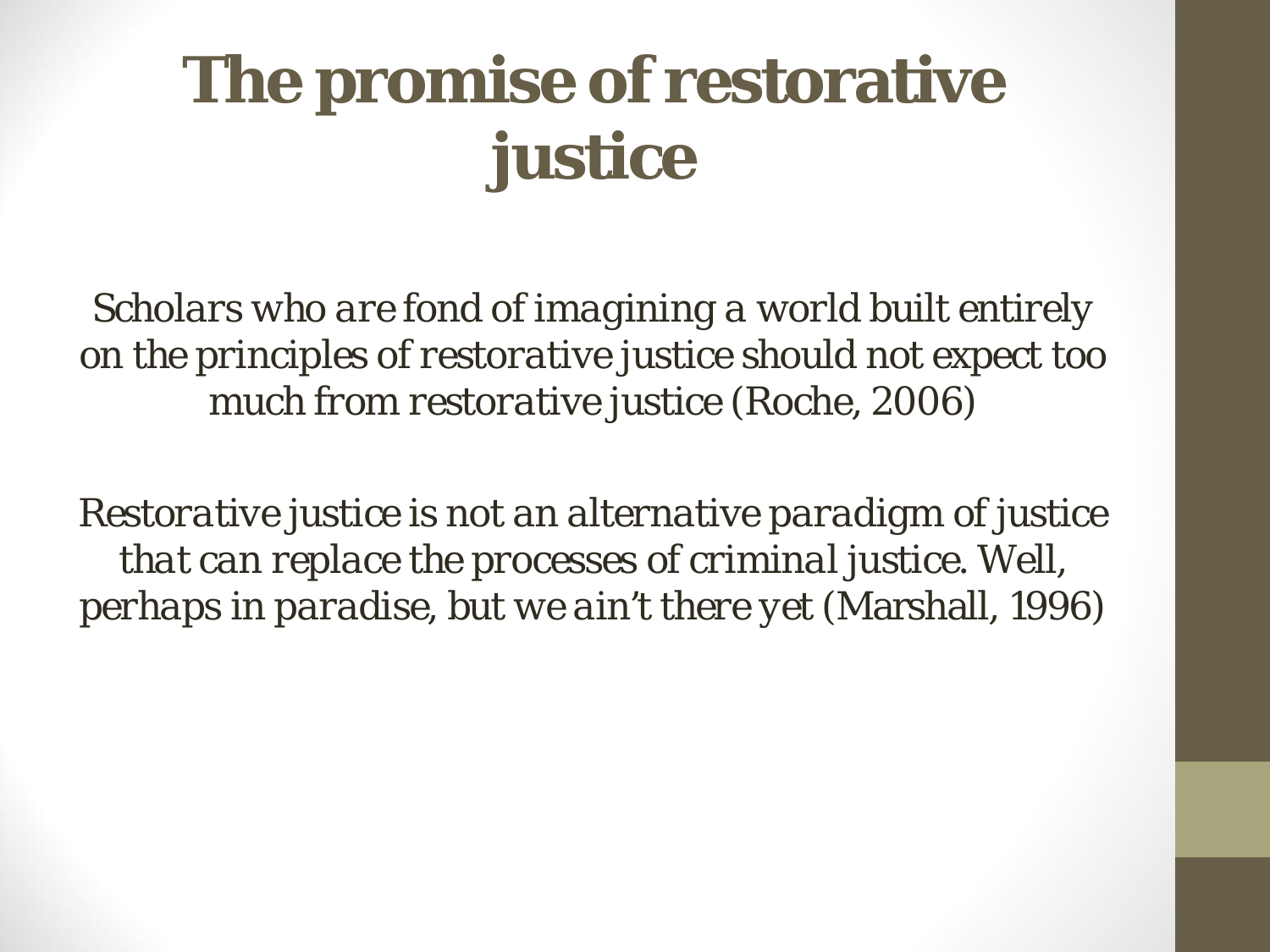## **The use of RJ in DV cases**

### **Critics**

- 'Soft informal RJ processes and outcomes'
- Safety of victims
- Risk of re-victimisation
- Victim blaming
- Expectation to forgive
- Apologies as 'the cheap justice problem' (Stubbs, 2008:18)
- Perception that the violence is minimised

### **Proponents**

- Victim empowerment
- Breaking offenders' techniques of neutralisation
- Internal-responsibility taking
- Lower recidivism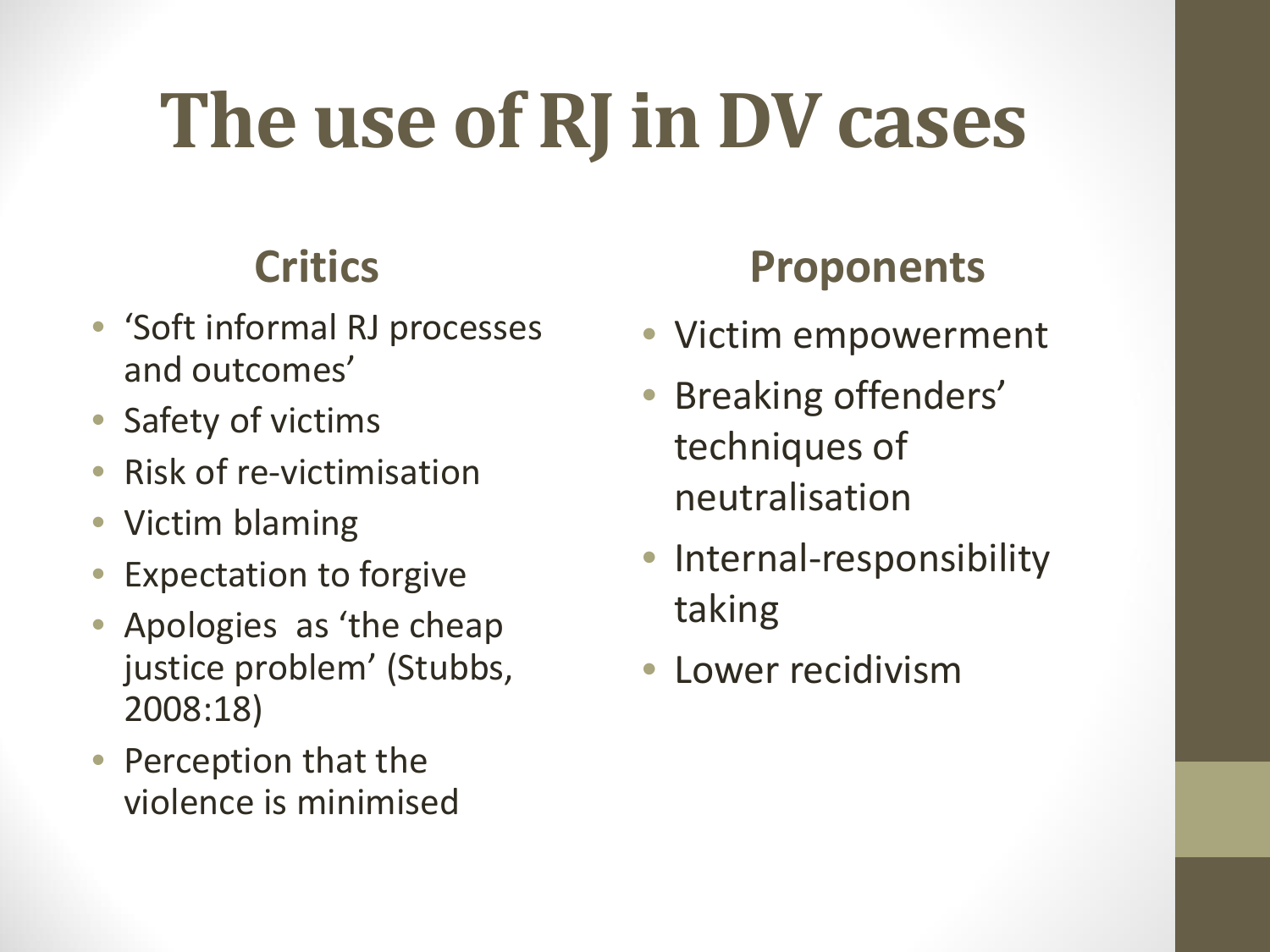- **Restoration v. retribution –** possibility to deploy positive and constructive elements of retribution in a restorative process' (Daly & Stubbs, 2006)
- CJS/RJ (uneasy relationship) women see legal interventions as ameans to mobilise additional resources (Stubbs, 2008)
- **Wrongdoing**/conflict feminist criticism for defining battering as 'disputes' (Daly & Stubbs, 2006)
- **RJ as an alternative to punishment**  'second class justice'
- **Harm ?**
- '**Justice without lawyers'**  women's capcity to exercise choice; pressure on victims to advocate on their own behalf (Daly & Stubbs, 2006)
- **'Feeling of closure' - ?**
- **Victims' empowerment v.** silence as a survival mechanism
- **Techniques of neutralisation –** manipulation of the process by offenders (Daly & Stubbs, 2006)
- **Reintegrative shaming** of the wrongdoer little impact on offenders (Daly & Stubbs, 2006)
- **Apology** apology as an act of compromise; manipulation of the process by offenders (Daly & Stubbs, 2006)
- **Reparation**  the risk of symbolic implications (Daly & Stubbs, 2006)
- (Micro) **Community involvement -** idealisation of communities, certain community norms may actually reinforce male dominance (Daly & Stubbs, 2006)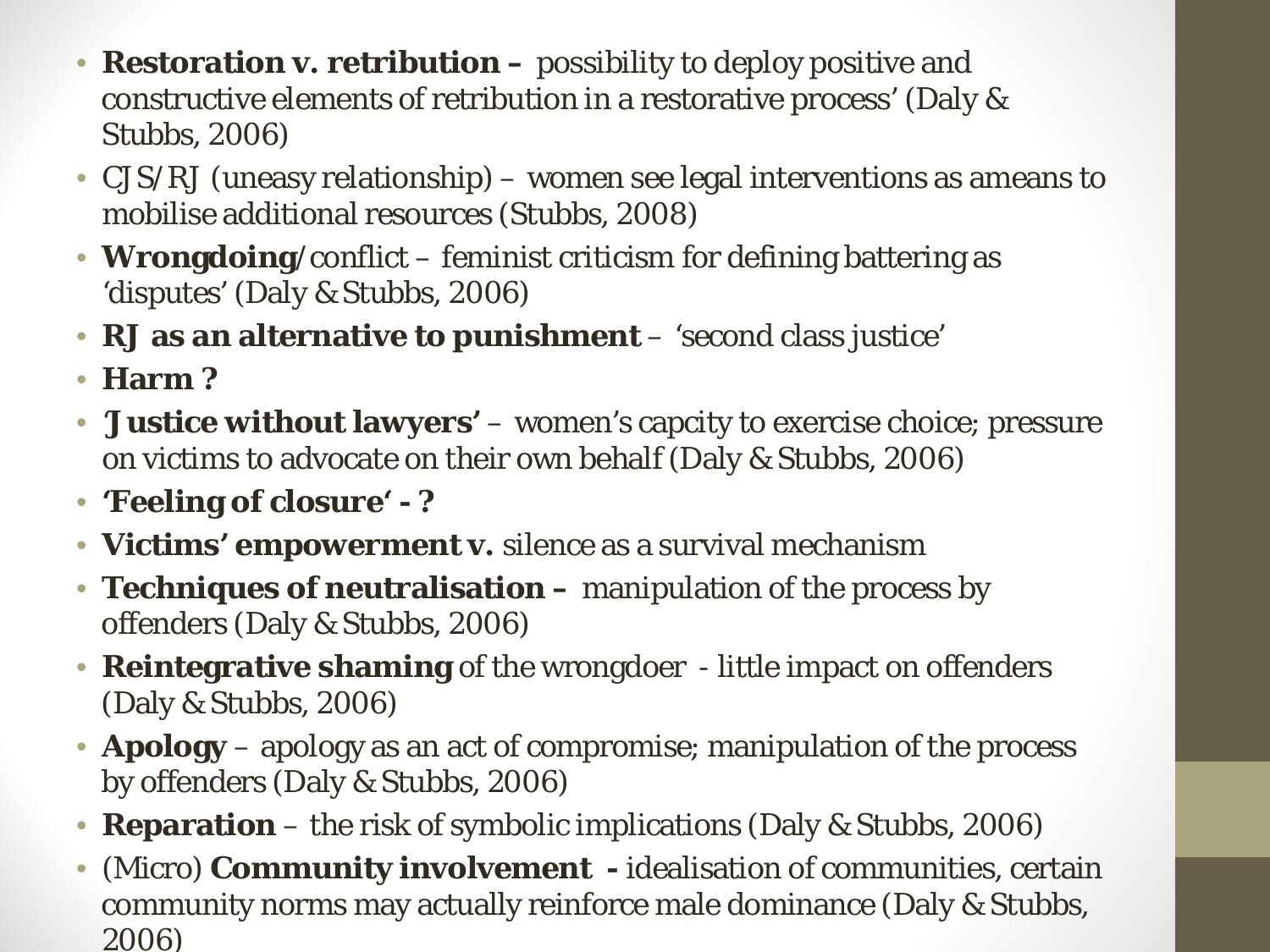Rashmi Goel: *Sita's Trousseau: Restorative Justice, Domestic Violence, and South Asian Culture*, Violence Against Women (2005)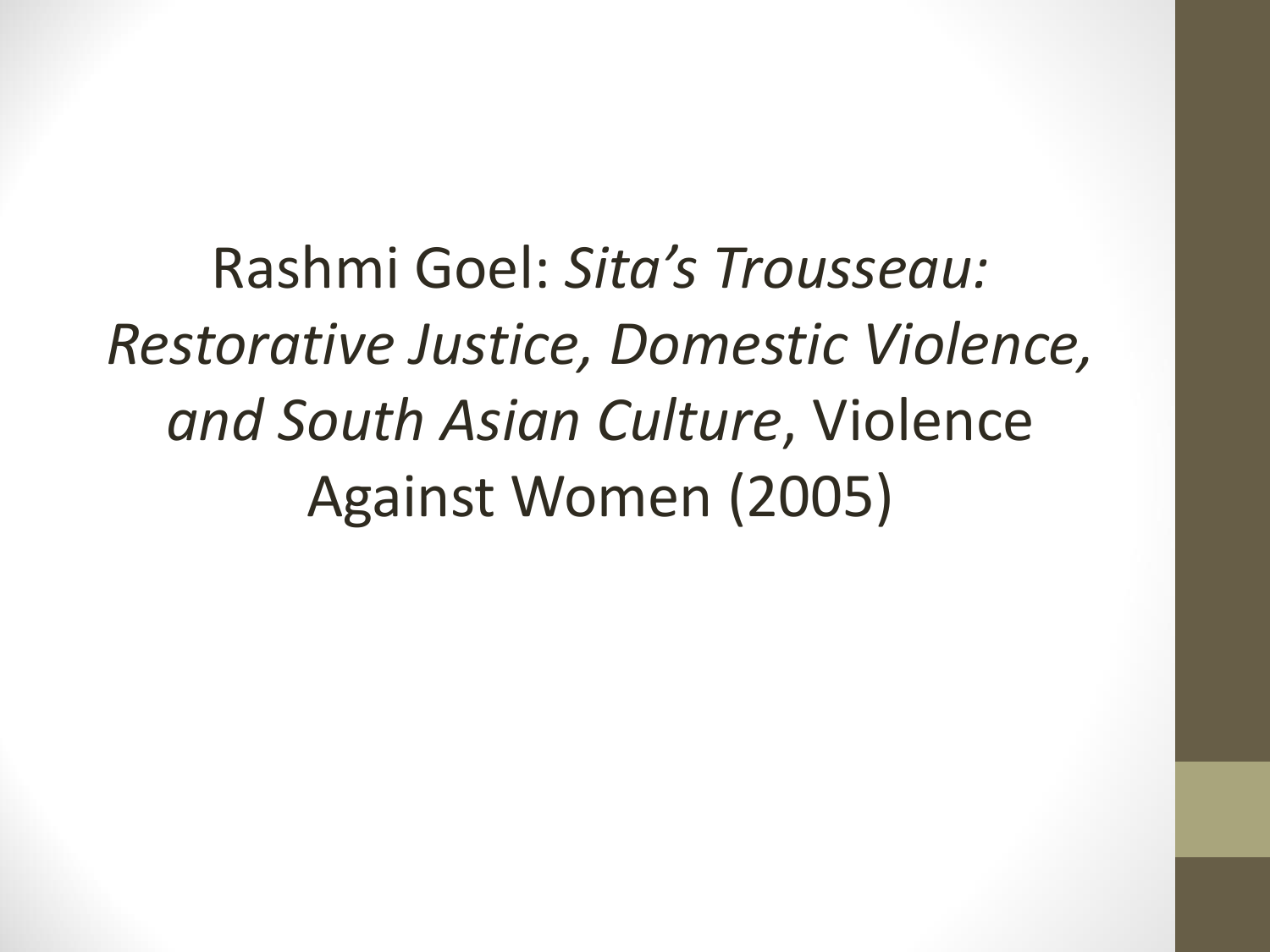- RJ is seen as a 'reprivatisation' of domestic violence what means a dramatic backlash for feminist efforts since the 1960s to 'make the private public' (Daly & Stubbs, 2006: 17).
- RJ practitioners can learn from feminist critics about the consequences of victimization and the dangers of a 'one size fits all' RJ process. On the other hand, the feminists –who well understand the limits of a criminal procedure – can learn from RJ practitioners how to expand options for victims of IPV (Ptacek, 2010).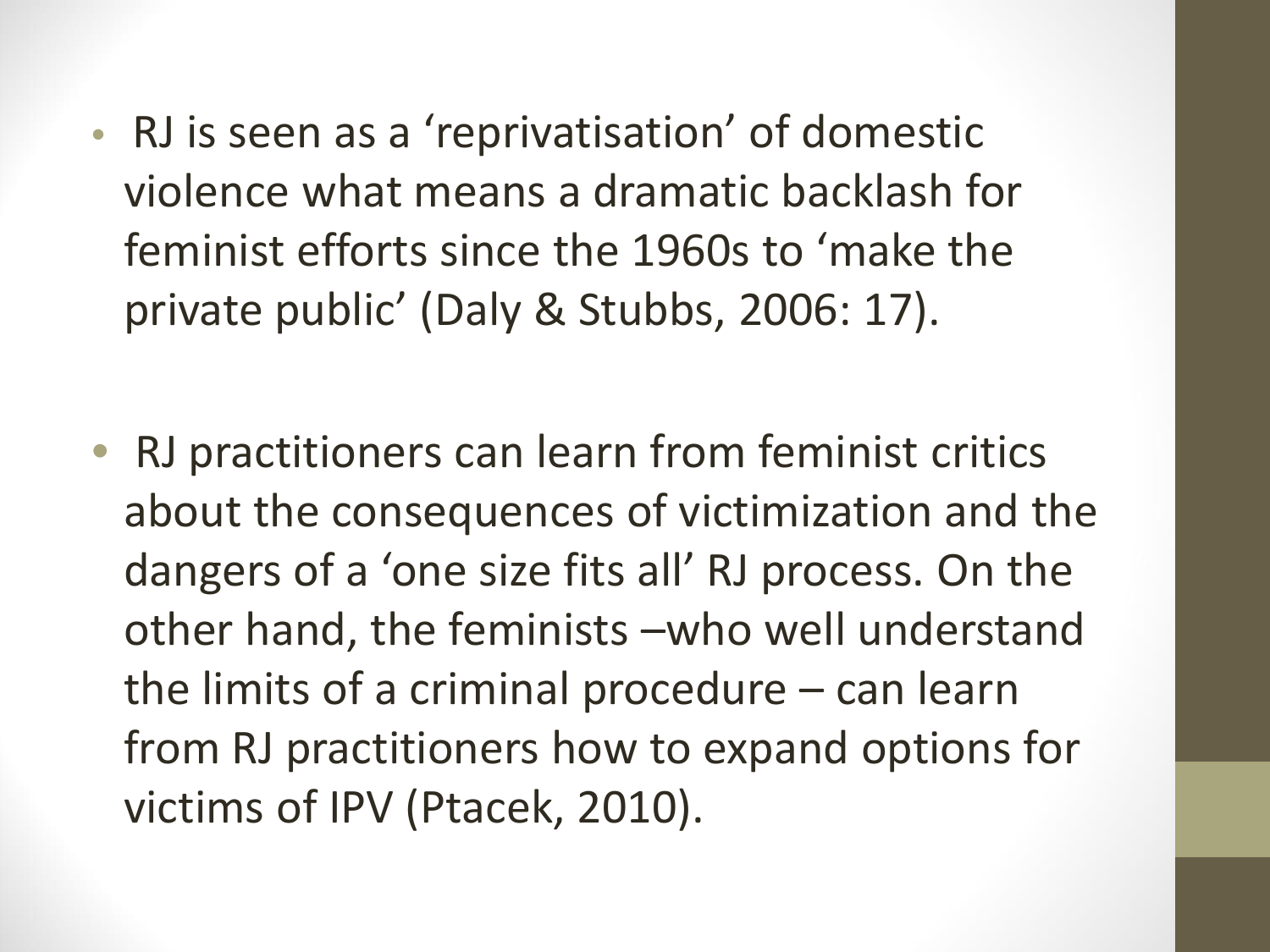### Conditions of using RJ in cases of DV

- Voluntariness and safety
- Proper screening of the history of the relationship
- Training and education of mediators/RJ facilitators
- Expertise/knowledge in power-balancing techniques
- 'Cultural appropriateness' ?